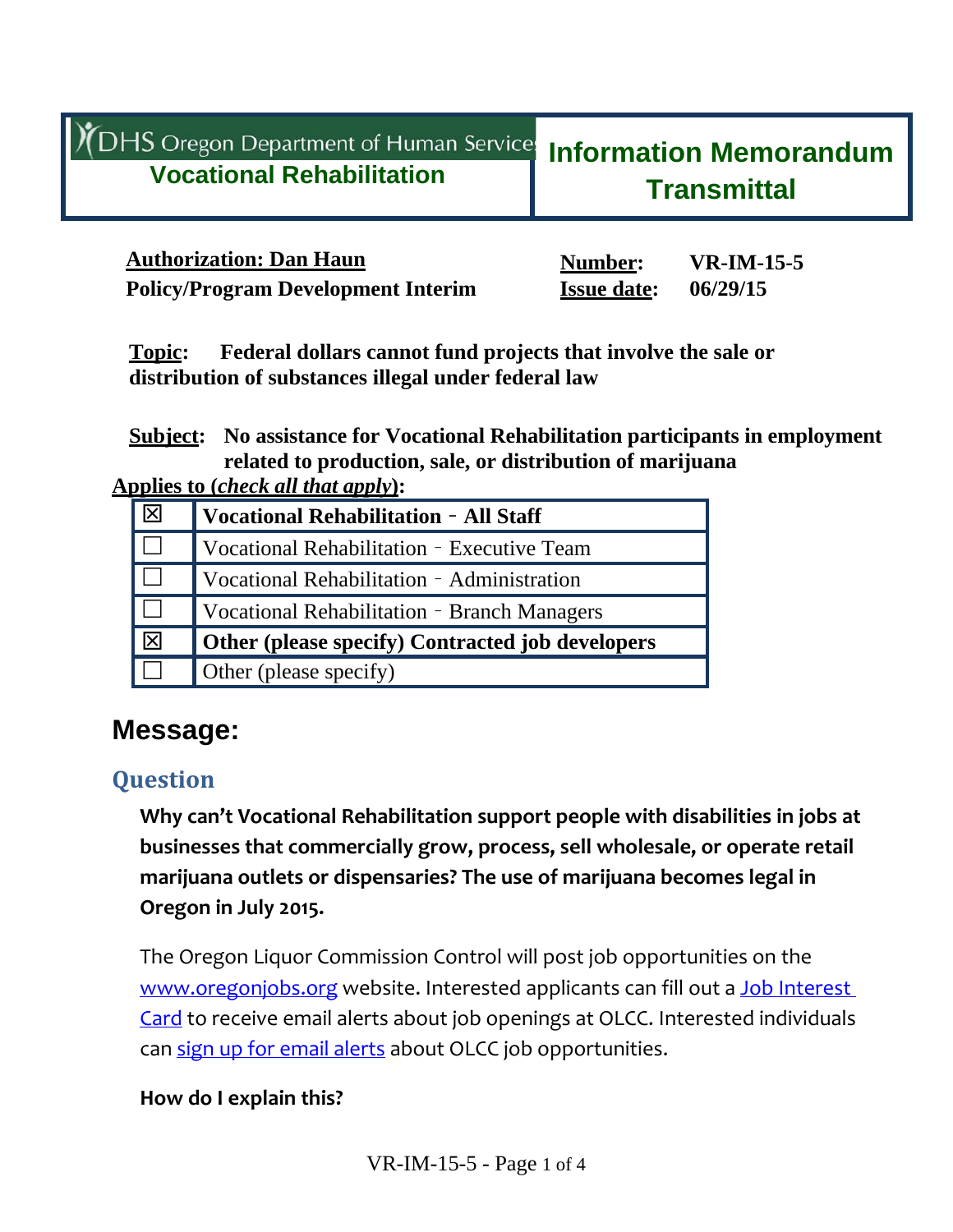## **Answer**

Vocational Rehabilitation counselors are requesting guidance how to answer client questions about seeking employment in some type of business (or self‐ employment) related to manufacture, distribute, or dispense marijuana ‐ a federally controlled substance. This is a result of the passage of Oregon Measure 91.

### **Background – Oregon Measure 91**

On November 4, 2014, Oregon voters approved Measure 91. Measure 91 allows Oregonians to grow limited amounts of marijuana on their property and to possess personal limited amounts of recreational marijuana for personal use beginning July 1, 2015 under Oregon law.

As stated in Measure 91, the purpose of the Act is to:

- Eliminate problems caused by the prohibition and uncontrolled manufacture, delivery, and possession of marijuana within this state;
- Protect the safety, welfare, health, and peace of the people of this state by prioritizing the state's limited law enforcement resources in the most effective, consistent, and rational way;
- Permit persons licensed, controlled, regulated, and taxed by this state to legally manufacture and sell marijuana to persons 21 years of age and older, subject to the provisions of this Act;
- Ensure that the State Department of Agriculture issues industrial hemp licenses and agricultural hemp seed production permits in accordance with existing state law;
- Establish a comprehensive regulatory framework concerning marijuana under existing state law.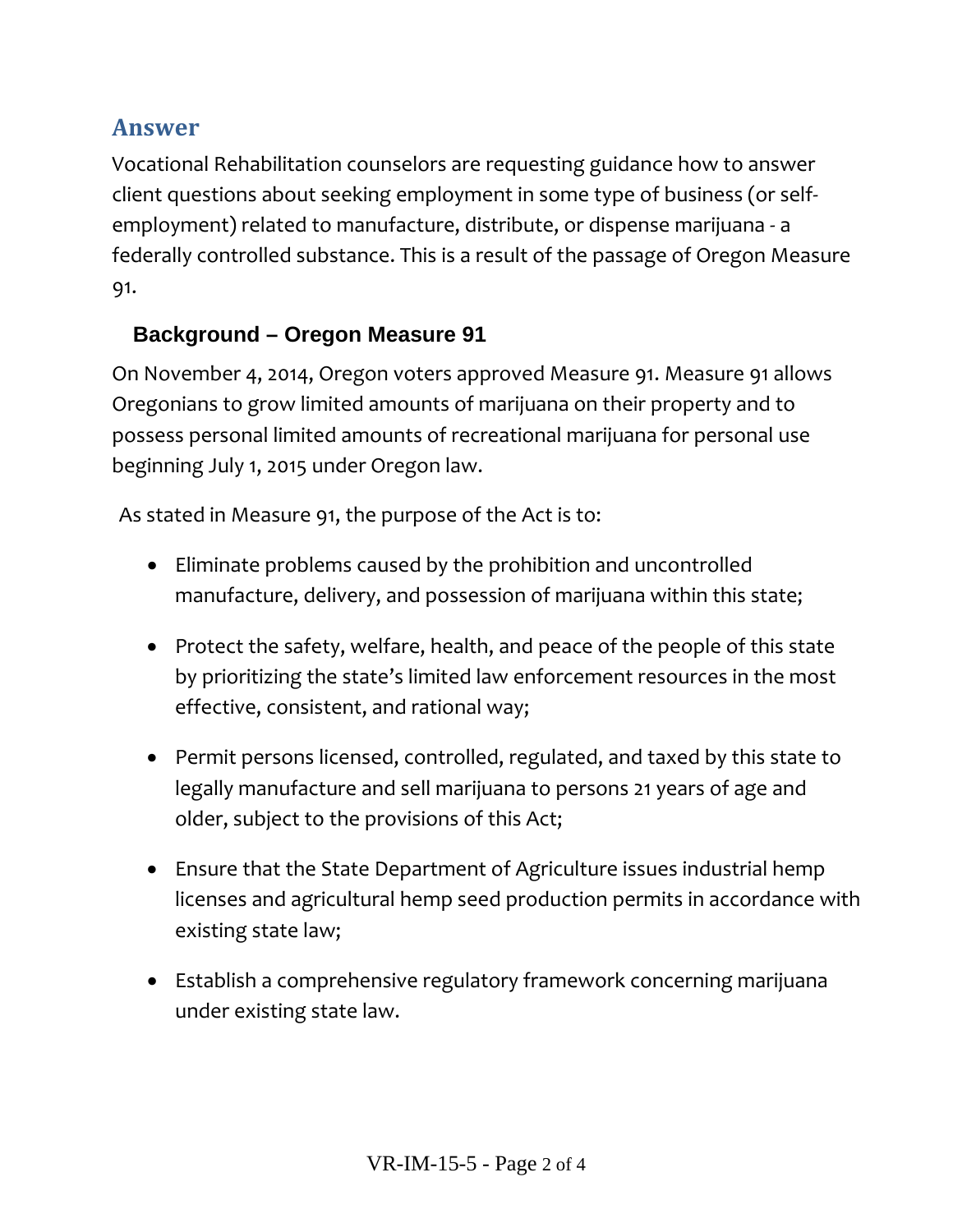### **Federal Stance on Marijuana**

Congress determined and maintains that marijuana is a dangerous drug. It is a significant source of revenue to large‐scale criminal organizations. The illegal distribution and sale of marijuana remains a serious federal crime. The Department of Justice (DOJ) enforces the Controlled Substances Act (CSA) consistent with these determinations.

On August 29, 2013, the federal Department of Justice issued guidance to Federal prosecutors concerning marijuana enforcement. The Department's guidance is available on the DOJ Web site. For further information see: http://www.justice.gov/iso/opa/resources/3052013829132756857467.pdf.

## **Vocational Rehabilitation Federal Funding**

The federal government monies provided for Vocational Rehabilitation services considers these funds to be a **grant**. Since it is a federal grant, there are additional stipulations or "assurances" that are required when the grant is accepted. Most of the funding for state vocational rehabilitation services is federal (a little less than 78% of the budget, roughly). A much smaller amount of the money is from the State (about 22%) that is a "match" for federal funds.

When State dollars are used to match federal dollars, those State dollars in fact become federal dollars, or at least must behave like federal dollars.

None of these federal or matching State funds can be used to provide services for employment in jobs related to the marijuana industry.

If the State has money it wishes to spend on such enterprises, and that money is not used to match or draw down federal dollars, the State can determine if that money can be spent for assisting with employment related to marijuana. At this time, there does not appear to be a separate source of State funds for this purpose.